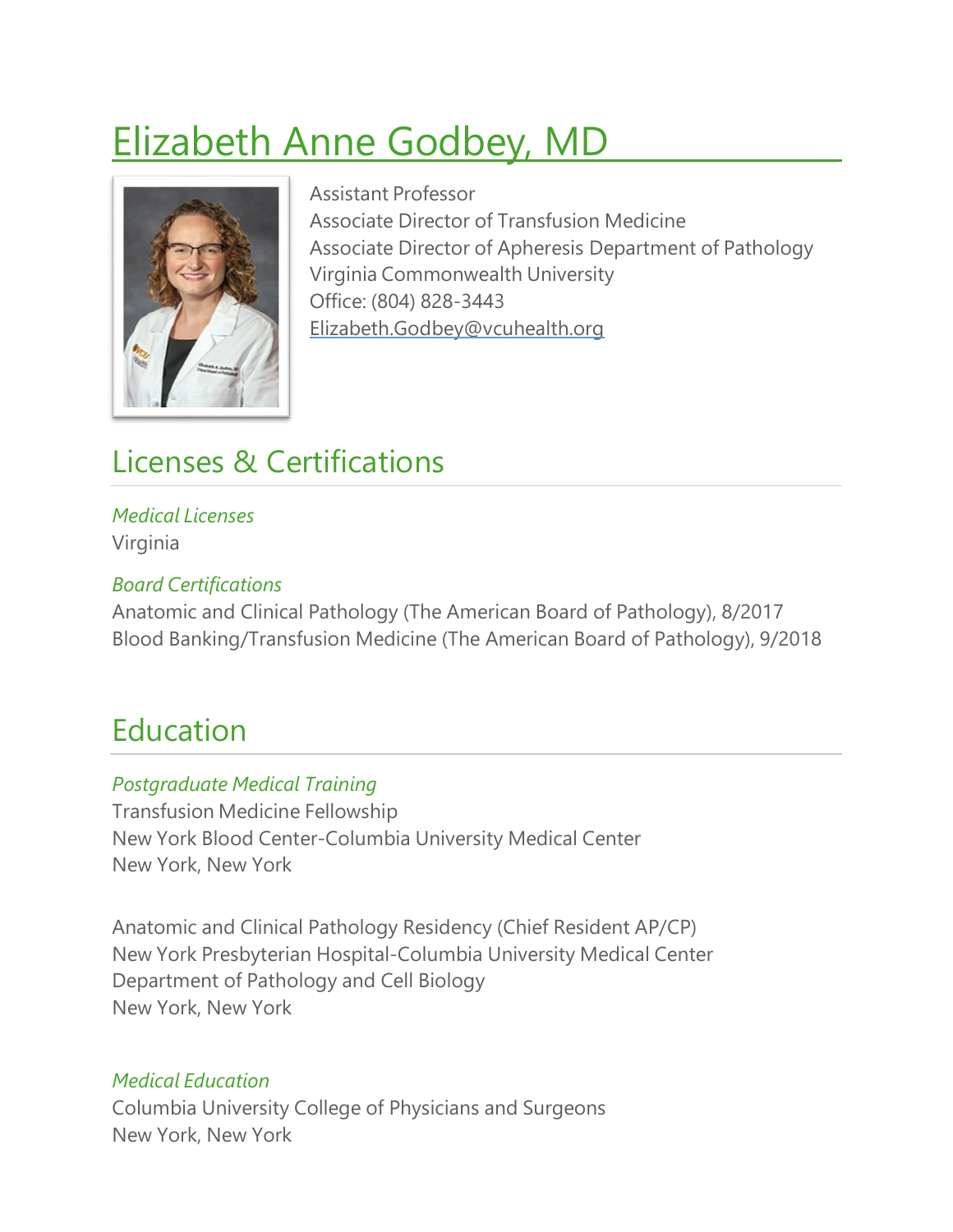# Awards

College of American Pathologists 2021 President's Honors Award, 9/2021 Shaffer-Wilk-Miller Fellowship, 9/2017-6/2018 AABB Outstanding Abstract Award for Trainees, 10/2016 The Daniel Fink, MD Memorial Prize, 2013 American Society of Clinical Pathology Award for Academic Excellence, 2011 Phi Beta Kappa, 2007 The University of Georgia Foundation Fellowship, 8/2005-5/2009 Lisa Ann Coole Award, 5/2009

# Professional Organizations

AABB Member American Society for Apheresis (ASFA) Member American Society for Apheresis (ASFA) Donor HPC Subcommittee College of American Pathologists Transfusion, Apheresis, and Cellular Therapy Committee Member College of American Pathologists Fellow Transfusion reviewer Richmond Academy of Medicine Virginia Society for Pathology

### Recent Invited Presentations

"What is an FDA reportable event in Transfusion Medicine?" Continuing medical education interactive lecture. Virginia Society for Pathology Annual Meeting 11/14/2020. Virtual Meeting due to COVID-19.

"Mayhem at Midnight: A Transfusion Reaction Workshop" Continuing medical education interactive lecture. Virginia Society for Pathology Annual Meeting 11/16/2019 Charlottesville, Virginia.

"Recent Updates in Transfusion Medicine and Apheresis" VCU Surgery Grand Rounds 9/5/2019 Richmond, Virginia.

"RBC Antibodies: A Basic Introduction" New York Presbyterian Hospital-Columbia University Medical Center, Bone Marrow Transplant Nursing Didactic 2/2017

"RhoGam, Pregnancy, and Anti-D Sensitization" Gynuity Health Projects 3/2017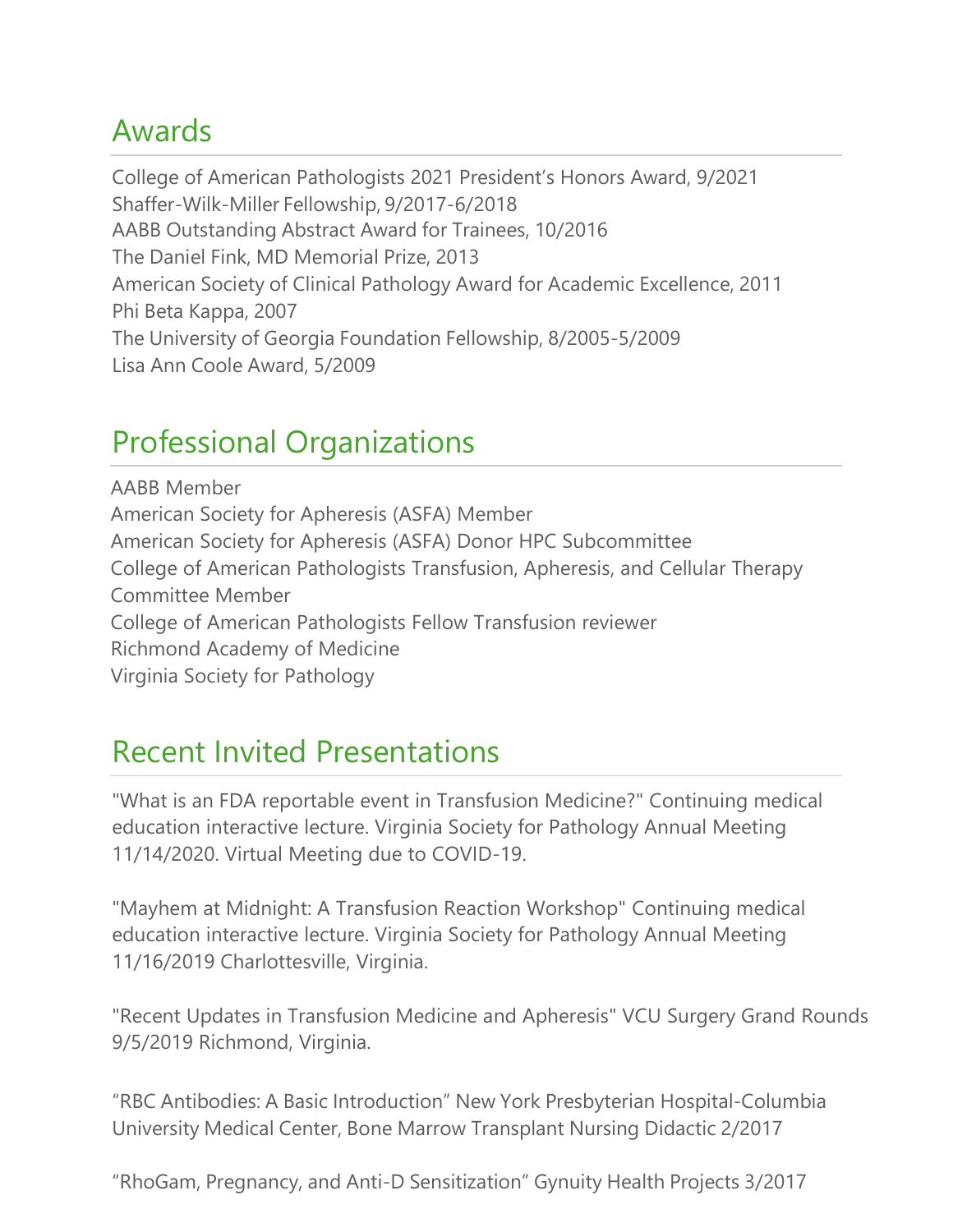# Recent Publications

#### *Peer Reviewed Publications*

La Carpia F, Slate A, Bandyopadhyay S, Wojczyk BS, **Godbey EA**, Francis KP, Prestia K, Hod EA. Red blood cell transfusion-induced non-transferrin-bound iron promotes Pseudomonas aeruginosa biofilms in human sera and mortality in catheterized mice. Br J Haematol. 2021 Nov 2. Online ahead of print. PMID: 34726258

**Godbey EA**. Whole Blood Transfusion: Past, Present, and Future. Clin Lab Med. 2021 Dec;41(4):659-667. PMID: 34689972

**Godbey EA**, Anderson MR, Bachmann LM, Sanford KW, Wieditz K, Roseff SD. How do we monitor hemoglobin S in patients who undergo red blood cell exchange and take voxelotor? Transfusion. 2021 Jun;61(6):1680-1683. PMID: 33880770

**Godbey EA**. Therapeutic plasma exchange (TPE). PathologyOutlines.com website. [https://www.pathologyoutlines.com/topic/transfusionmedtherapeuticplasmaexcha](https://www.pathologyoutlines.com/topic/transfusionmedtherapeuticplasmaexchange.html) [nge.html.](https://www.pathologyoutlines.com/topic/transfusionmedtherapeuticplasmaexchange.html) February 2021.

**Godbey, EA**. Educational Commentary: Red Cell Genotyping in Transfusion Medicine. American Proficiency Institute. Posted 2020.DePalma H, **Godbey EA**, Opalka A, et al. Reliability of labeling red cell units with minor antigen historical results and process considerations. Transfusion. 2020 Apr;60(4):822-830. PMID: 32086951

**Godbey EA**, Dalton JB, Lai G, Sanford KW, Roseff SD. First reported case of leukocytapheresis in plasma cell leukemia. Transfusion. 2020 Jan;60(1):11-12. PMID: 31682280

**Godbey EA**, Thibodeaux SR. Ensuring safety of the blood supply in the United States: Donor screening, testing, emerging pathogens, and pathogen inactivation. Semin Hematol. 2019 Oct; 56(4): 229-235. PMID: 31836028

Shih AW, Cohn CS, Delaney M, Fontaine MJ, Martin I, Dunbar NM, **SCARED Study Investigators on behalf of the Biomedical Excellence for Safer Transfusion (BEST) Collaborative**. The BEST Criteria improve sensitivity for detecting positive cultures in residual blood components cultured in suspected septic transfusion reactions. Transfusion 2019 Jul;59(7):2292-2300. PMID: 31013368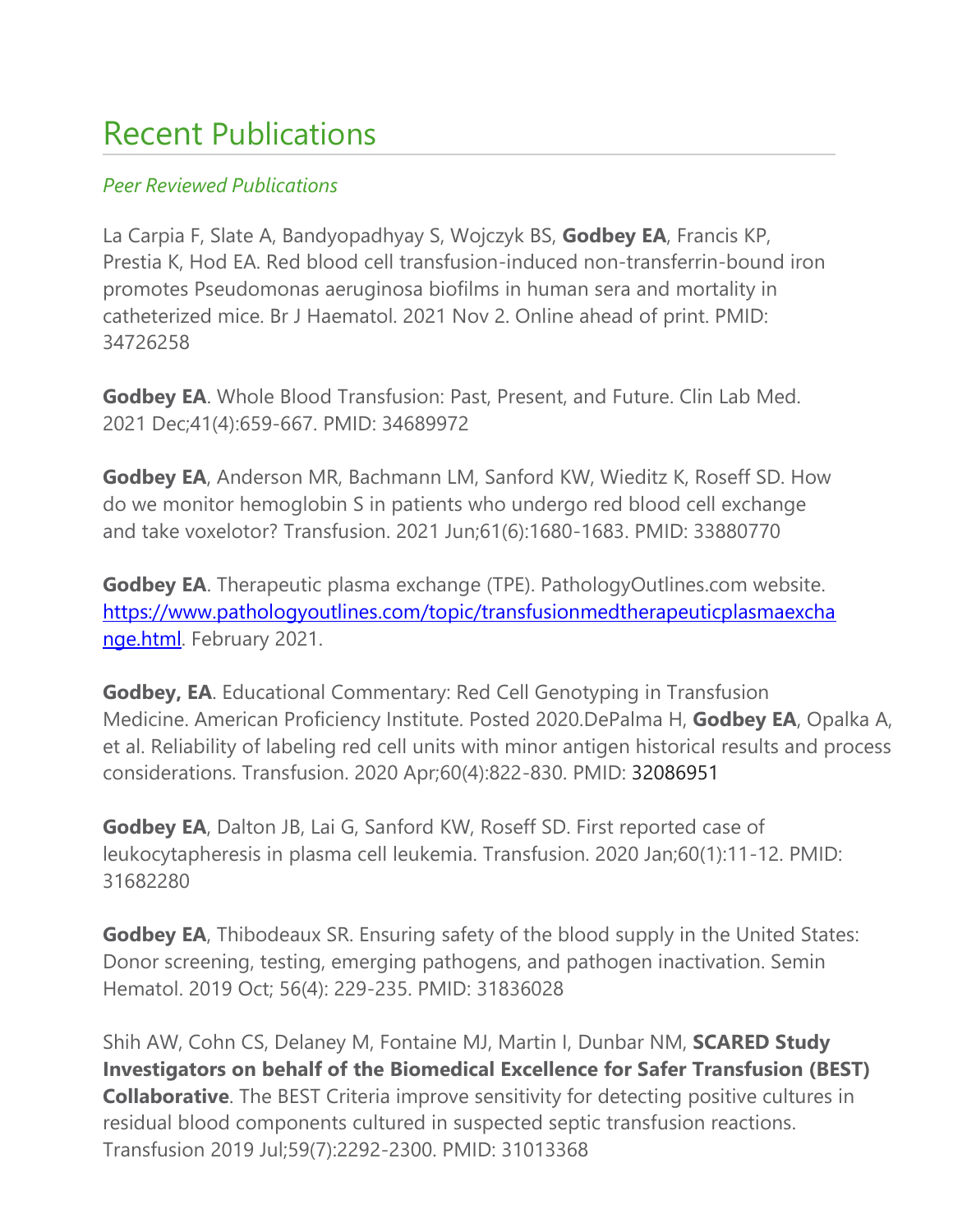Thomasson, RR, Yazer, MH, Gorham JD, Dunbar NM, **MTP Use Study Investigators**. International Assessment of Massive Transfusion Protocol Contents and Indications for Activation. Transfusion. 2019 May;59(5):1637-1643. PMID: 30720872

**Godbey EA**, Dormesy S, Gowda L, Nandi V, Paradiso S, Sachais BS, Shi PA. A dual strategy to optimize hematopoietic progenitor cell collections: validation of a simple prediction algorithm and use of collect flow rates guided by mononuclear cell count. Transfusion. 2019 Feb; 59 (2):659-670. PMID: 30537213

**Godbey EA**, Schwartz J. Massive transfusion protocols and the use of tranexamic acid. Curr Opin Hematol. 2018 Nov; 25(6):482-485. PMID: 30124475

**Godbey EA**, Schwartz J, and Pham HP. Transfusion Medicine and Hemostasis. 3rd ed. Amsterdam (Netherlands): Elsevier; c2019. Chapter 74, Overview of Therapeutic Apheresis; pp455-468

**Godbey EA**, Schwartz J, and Pham HP. Transfusion Medicine and Hemostasis. 3rd ed. Amsterdam (Netherlands): Elsevier; c2019. Chapter 75, Therapeutic Plasma Exchange; pp469-476

Hod EA, **Godbey EA**. The outsider adverse event in transfusion: Inflammation. Presse Med. 2016 Jul-Aug; 45(7-8 Pt 2):e325-9. PMID: 27476779

**Godbey EA**, Sokoll LJ, Rai AJ. Manual of Molecular and Clinical Laboratory Immunology, 8<sup>th</sup> ed. Washington, DC (United States): ASM Press; c2016. Chapter 108, Immunoassay-Based Tumor Marker Measurement: Assays, Applications, and Algorithms; pp1008-1014

**Godbey EA**, Koehne de Gonzalez A, Son JH, Schwartz J. Dramatic reduction of cryoglobulins after plasma exchange. Transfusion. 2015 Jul; 55(7):1599. PMID: 26172146

Boyd NL, Dhara SK, Rekaya R, **Godbey EA**, Hasneen K, Rao RR, West FD, Gerwe BA, Stice SL. BMP4 Promotes Formation of Primitive Vascular Networks in Human Embryonic Stem Cell Derived Embryoid Bodies. Experimental Biology and Medicine. 2007 Jun; 232 (6):833-843. PMID: 17526776

#### *Recent Published Abstracts:*

Cooling L, Connelly-Smith L, Draper N, Park Y, Alquist C, Fernando L, Schmidt A, Dunbar N, Schwartz J, Kim H, Jones A, **Godbey EA**, Gibson B. Incidence and Risk Factors Associated with Central Venous Catheter Use in Matched, Related Allogeneic Peripheral